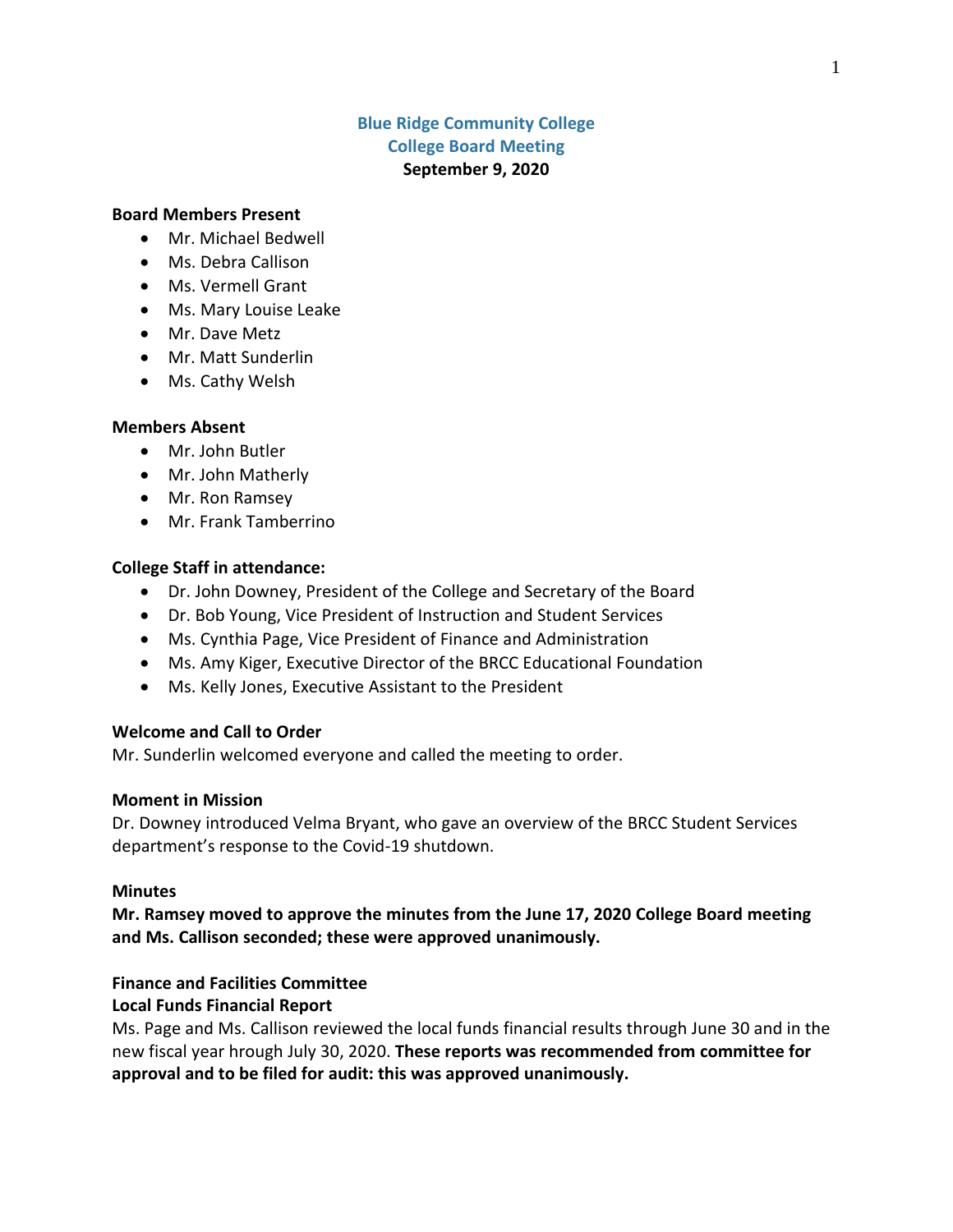Ms. Page gave an update on the college construction projects.

Ms. Page reviewed the Auditor of Public Accounts report for nine groups though the VCCS. There were thirty three comments for the nine groups with two relating to BRCC. The comments were related to processes for terminated employees and related to reporting students' withdraw date to federal financial aid (???)....

## **Curriculum and Student Affairs Committee**

Dr. Young and Mr. Bedwell reported for the committee.

**INFORMATION ITEMS-**Dr. Young updated the board on the following items:

- COVID-19 update
- 2020-2021 Charges to Curriculum Committee
- G3 funding update
- US Naval Community College
- Online Virginia Network

# **Personnel Report**

Ms. Page reviewed the personnel report on page 36.

## **Enrollment**

Dr. Young distributed and reviewed the enrollment report noting that enrollment is down about 5% for fall. Dr. Young noted there are a lot of late starting classes available for any university students that decide to attend here late in the session.

## **Educational Foundation**

Ms. Kiger reviewed information for the financial reports for the Foundation, noting that the Blue Ridge fund significantly surpassed the revised goal of \$150,000 (up from \$140,000) raising over \$180,000.

Spring Fling was changed to Spring Fling Live online on June 18 which netted more than \$35,000.

Ms. Kiger reviewed the Foundation Balance sheet as of June 30, 2020, noting the Foundation spent \$1.7 million in support of the college in scholarships, equipment, etc.

This year will have challenges for the Foundation with limits in in-person activities relating to Covid 19 quarantine, etc.

Ms. Kiger noted that there is a challenge that if all the college board members donate or pledge by October 31, the Foundation will receive an additional \$1000 from an anonymous donor.

The Foundation is soliciting an RFP for an auditing firm. Ms. Kiger reported that Blackbaud had a cybersecurity breech and the Foundation is working with them to determine the impact on donors info.

# **Old Business**